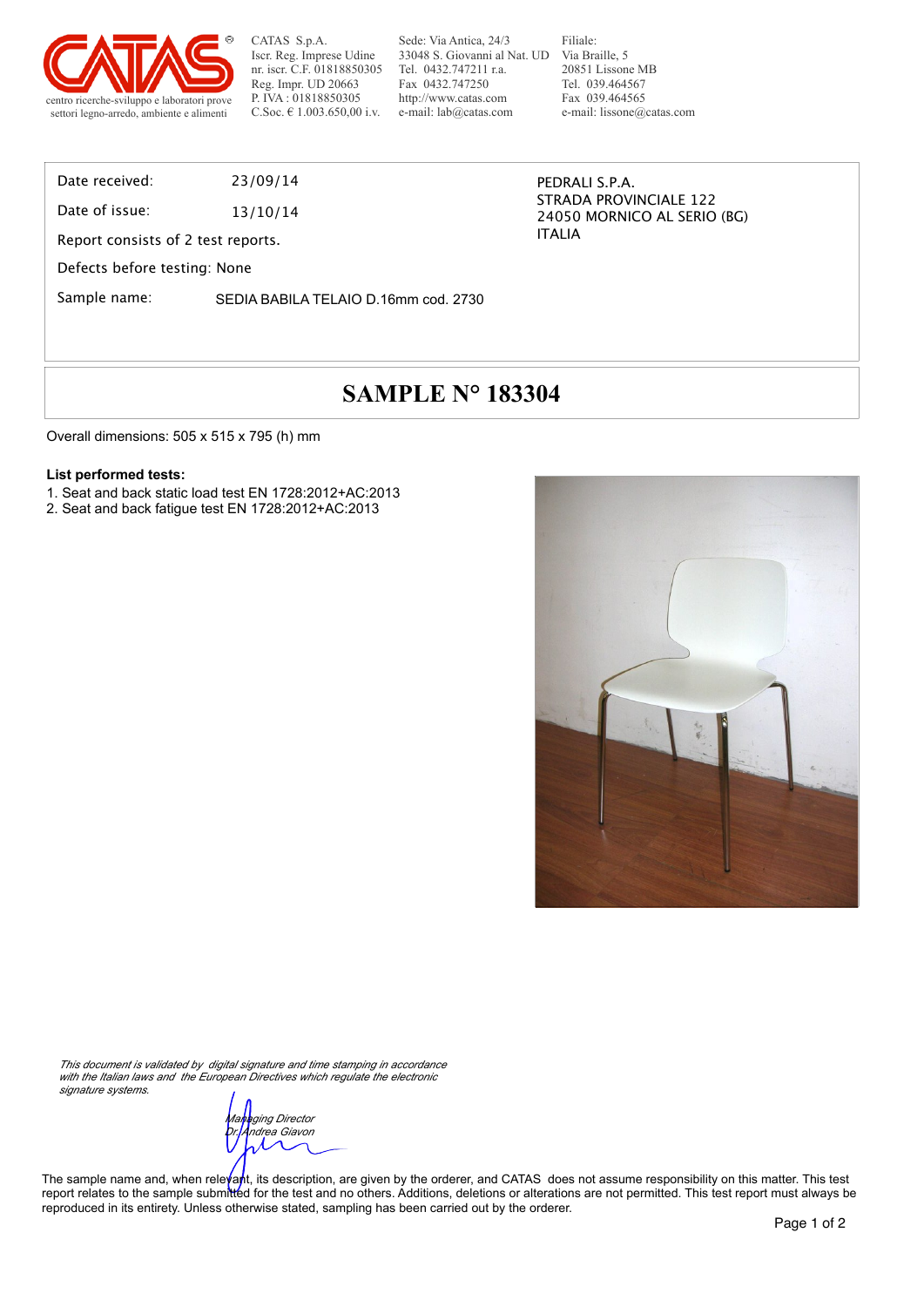

Sede: Via Antica, 24/3 33048 S. Giovanni al Nat. UD Tel. 0432.747211 r.a. Fax 0432.747250 http://www.catas.com e-mail: lab@catas.com

Filiale: Via Braille, 5 20851 Lissone MB Tel. 039.464567 Fax 039.464565 e-mail: lissone@catas.com

### **SAMPLE N° 183304**

Date of issue: 13/10/14 Sample weight: Not determined

Sample name: SEDIA BABILA TELAIO D.16mm cod. 2730





Side view **Rear view** Rear view Rear view Rear view



Bottom view

The sample name and, when relevant, its description, are given by the orderer, and CATAS does not assume responsibility on this matter. This test report relates to the sample submitted for the test and no others. Additions, deletions or alterations are not permitted. This test report must always be reproduced in its entirety. Unless otherwise stated, sampling has been carried out by the orderer.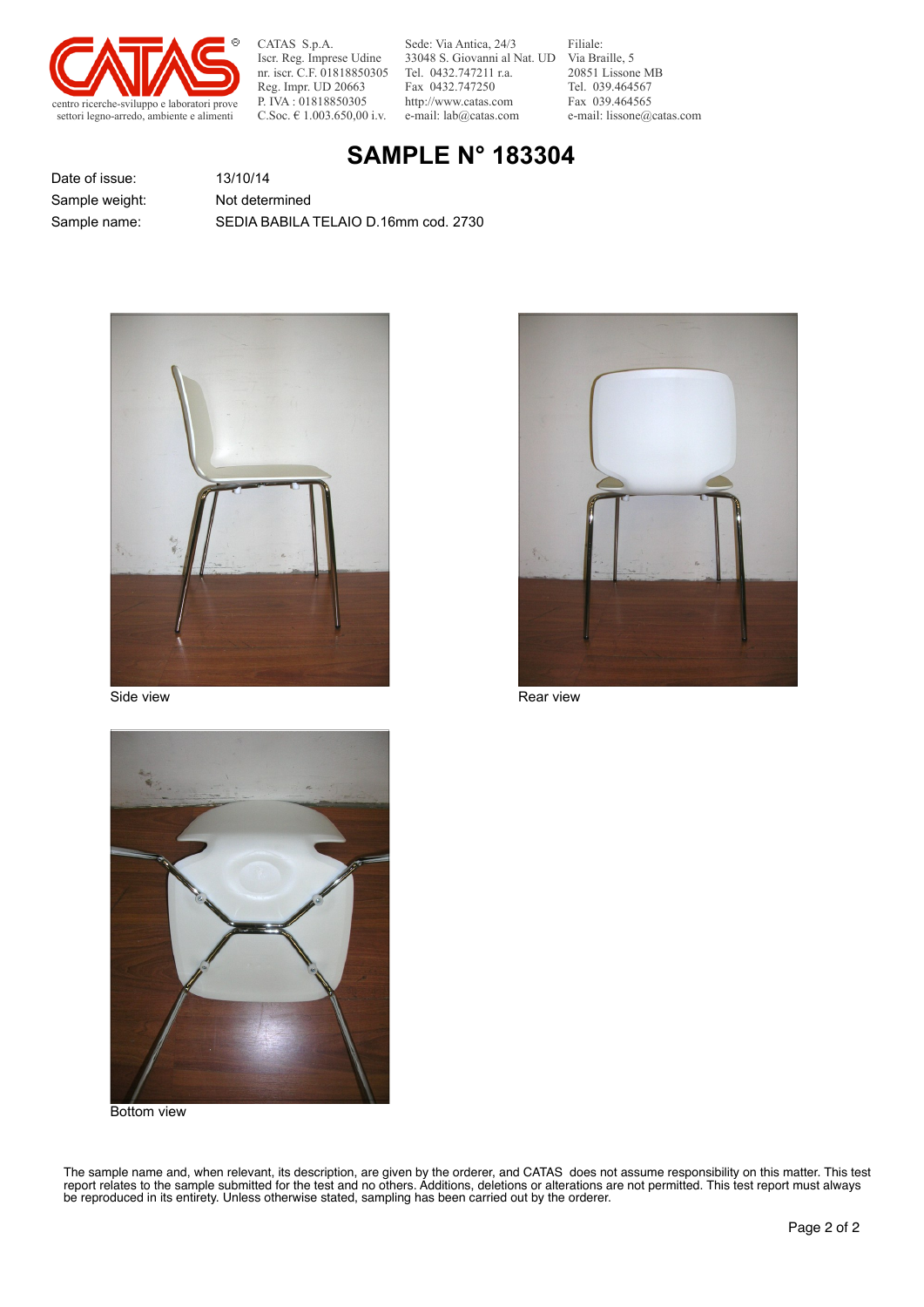

Sede: Via Antica, 24/3 33048 S. Giovanni al Nat. UD Via Braille, 5 Tel. 0432.747211 r.a. Fax 0432.747250 http://www.catas.com e-mail: lab@catas.com

Filiale: 20851 Lissone MB Tel. 039.464567 Fax 039.464565 e-mail: lissone@catas.com



## TEST REPORT

Date of issue: 13/10/14

183304 / 1 Date received: 23/09/14 Date of test: 26/09/14



PEDRALI S.P.A. STRADA PROVINCIALE 122 24050 MORNICO AL SERIO (BG) ITALIA

Sample name: SEDIA BABILA TELAIO D.16mm cod. 2730

#### **Seat and back static load test EN 1728:2012+AC:2013**

Seat and back static load test, clause 6.4

Test results:

| Seat load<br>N | Back force | Number<br>of cycles | Remarks    |
|----------------|------------|---------------------|------------|
| 2.000          | 700        | 10                  | No defects |

Seat front edge static load, clause 6.5

| Seat load<br>N | <b>Number</b><br>of cycles | Remarks    |
|----------------|----------------------------|------------|
| 1.600          | 10                         | No defects |

Note:

The test has been carried out according to table 1 of EN 16139:2013, level L2 - extreme.

*This document is validated by digital signature and time stamping in accordance with the Italian laws and the European Directives which regulate the electronic signature systems.*

*Managing Director*<br>*Di<sub>r</sub>Andrea* Giavon *Dr. Andrea Giavon*

pag. 1/1 The sample name and, when relevant, its description, are given by the orderer, and CATAS does not assume responsibility on this matter. This test report relates to the sample submitted for the test and no others. Additions, deletions or alterations are not permitted. This test report must always be reproduced in its entirety. Unless otherwise stated, sampling has been carried out by the orderer.